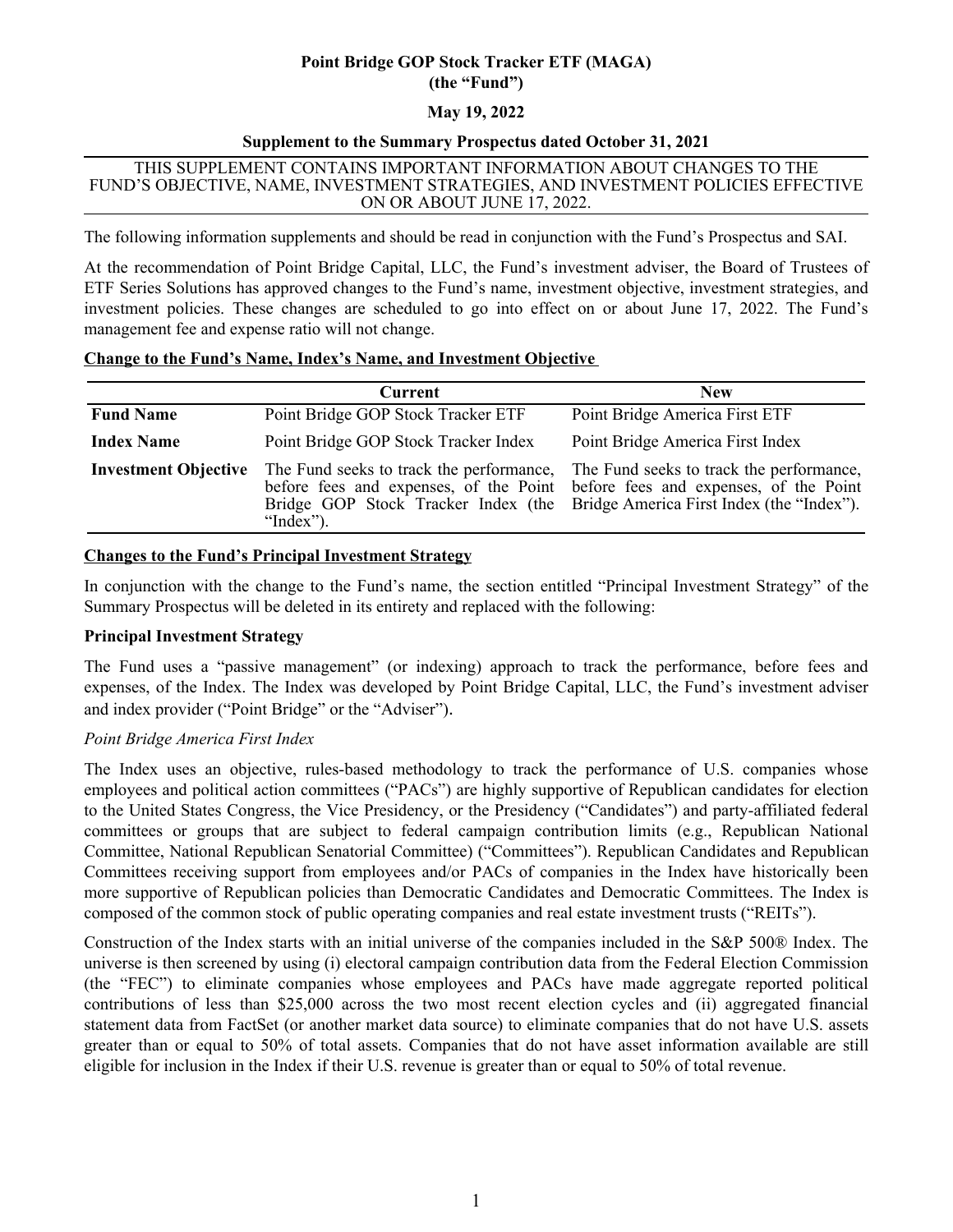Each election cycle spans two full calendar years, and the most recent election cycle ended December 31, 2020. FEC data typically includes only information pertaining to contributions from contributors who have given more than \$200 to a campaign in an election cycle because smaller contributions are not required by U.S. campaign finance laws to be reported to the FEC.

Companies that satisfy the initial screening test are then ranked based on a proprietary screening process based primarily on the total net dollars and the net percentage of dollars given by a company's employees and/or PAC to Republican Candidates and Republican Committees versus Democratic Candidates and Democratic Committees. The top 150 companies (or fewer if necessary) based on such rankings are included in the Index at the time of each reconstitution of the Index.

The Index is equally weighted and rebalanced (*i.e*., weights are reset to equal-weighted, but no companies are added or deleted) quarterly after the close of trading on the 3rd Friday in each March, June, September, and December. The Index will be reconstituted (*i.e*., companies are added or deleted based on the Index rules and weights are reset to equal-weighted) after the close of trading on the 3rd Friday of each June following the completion of an election cycle. The Index was most recently reconstituted in June 2021, and the next scheduled reconstitution of the Index will take place in June 2023. Companies may also be added or removed from the Index upon their addition to or removal from the S&P 500 Index in accordance with the rules of the Index.

The Index was developed by the Adviser in 2017 in anticipation of the commencement of operations of the Fund.

# *The Fund's Investment Strategy*

Under normal circumstances, at least 80% of the Fund's net assets, plus borrowings for investment purposes, will be invested in the securities of U.S. companies. For purposes of this 80% policy, U.S. companies are companies that, at the time of purchase, have (i) U.S. assets greater than or equal to 50% of total assets or (ii) U.S. revenue greater than or equal to 50% of total revenue.

The Fund will generally use a "replication" strategy to achieve its investment objective, meaning it generally will invest in all of the component securities of the Index in approximately the same proportion as in the Index. However, the Fund may use a "representative sampling" strategy, meaning it may invest in a sample of the securities in the Index whose risk, return and other characteristics closely resemble the risk, return and other characteristics of the Index as a whole, when the Fund's sub-adviser believes it is in the best interests of the Fund (*e.g.*, when replicating the Index involves practical difficulties or substantial costs, an Index constituent becomes temporarily illiquid, unavailable, or less liquid, or as a result of legal restrictions or limitations that apply to the Fund but not to the Index).

The Fund may invest in securities or other investments not included in the Index, but which the Fund's subadviser believes will help the Fund track the Index. For example, the Fund may invest in securities that are not components of the Index to reflect various corporate actions and other changes to the Index (such as reconstitutions, additions, and deletions).

To the extent the Index concentrates (*i.e.*, holds more than 25% of its total assets) in the securities of a particular industry or group of related industries, the Fund will concentrate its investments to approximately the same extent as the Index.

# **Please retain this Supplement with your Summary Prospectus for your future reference.**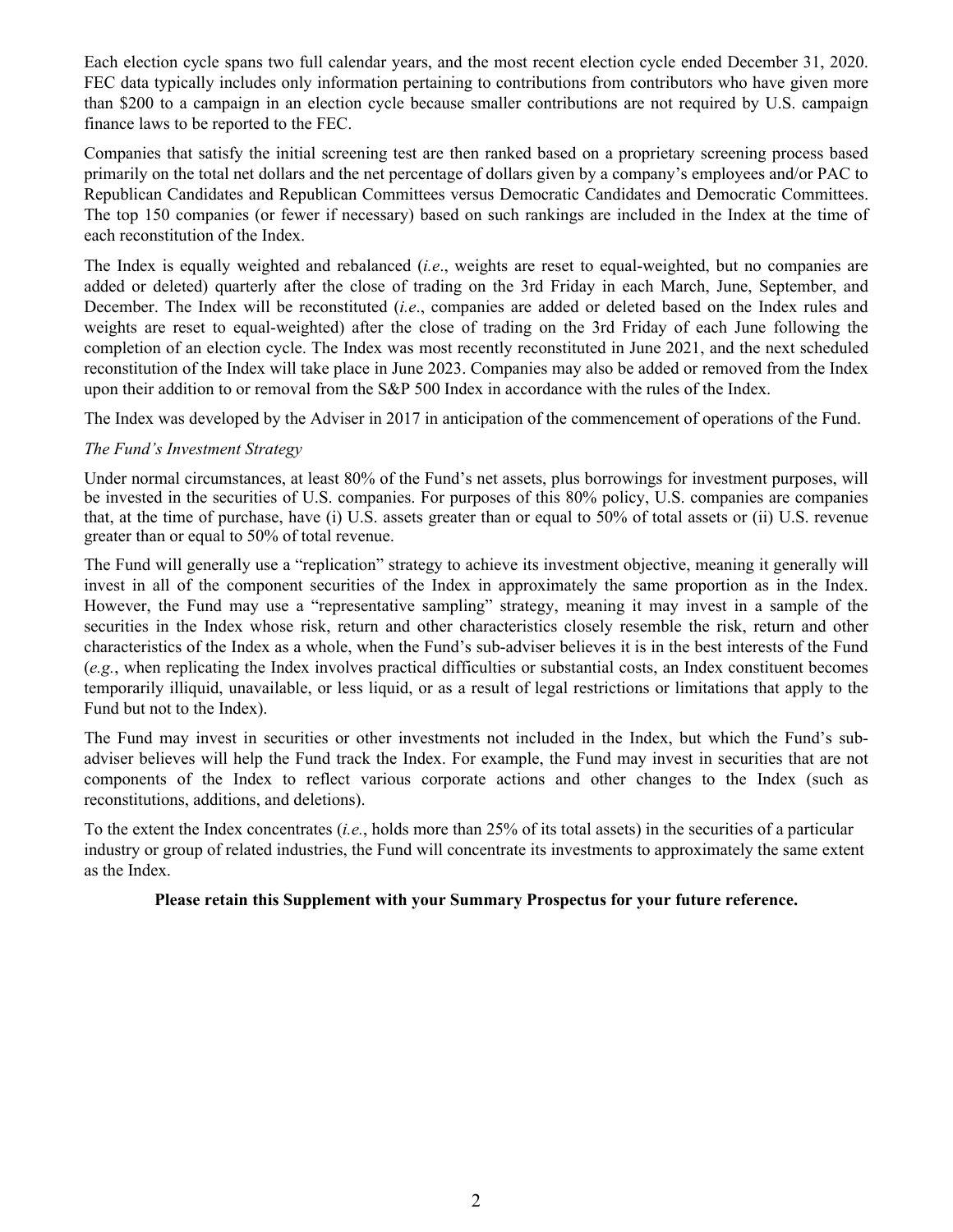# **POINT BRIDGE GOP STOCK TRACKER ETF**

# **Trading Symbol: MAGA Summary Prospectus**

# **Listed on Cboe BZX Exchange, Inc. October 31, 2021**

Before you invest, you may want to review the Fund's Prospectus and Statement of Additional Information ("SAI"), which contain more information about the Fund and its risks. The current Prospectus and SAI, each dated October 31, 2021, are incorporated by reference into this Summary Prospectus. You can find the Fund's Prospectus, reports to shareholders, and other information about the Fund online at www.investpolitically.com. You can also get this information at no cost by calling 1-800-617-0004 or by sending an email request to ETF@usbank.com.

### **Investment Objective**

The Point Bridge GOP Stock Tracker ETF (the "Fund") seeks to track the performance, before fees and expenses, of the Point Bridge GOP Stock Tracker Index (the "Index").

#### **Fees and Expenses of the Fund**

The following table describes the fees and expenses you may pay if you buy, hold, and sell shares of the Fund ("Shares"). **You may pay other fees, such as brokerage commissions and other fees to financial intermediaries, which are not reflected in the table and Example below.**

| Annual Fund Operating Expenses (expenses that you pay each year as a percentage of the value of your investment) |          |  |
|------------------------------------------------------------------------------------------------------------------|----------|--|
| Management Fees                                                                                                  | $0.72\%$ |  |
| Distribution and/or Service (12b-1) Fees                                                                         | $0.00\%$ |  |
| Other Expenses                                                                                                   | $0.00\%$ |  |
| <b>Total Annual Fund Operating Expenses</b>                                                                      | $0.72\%$ |  |

#### **Expense Example**

This Example is intended to help you compare the cost of investing in the Fund with the cost of investing in other funds. The Example assumes that you invest \$10,000 in the Fund for the time periods indicated and then redeem all of your Shares at the end of those periods. The Example also assumes that your investment has a 5% return each year and that the Fund's operating expenses remain the same. The Example does not take into account brokerage commissions that you may pay on your purchases and sales of Shares. Although your actual costs may be higher or lower, based on these assumptions your costs would be:

| 1 Year | 3 Years | 5 Years | 10 Years |
|--------|---------|---------|----------|
| \$74   | \$230   | \$401   | \$894    |

#### **Portfolio Turnover**

The Fund pays transaction costs, such as commissions, when it buys and sells securities (or "turns over" its portfolio). A higher portfolio turnover rate may indicate higher transaction costs and may result in higher taxes when Shares are held in a taxable account. These costs, which are not reflected in annual fund operating expenses or in the Example, affect the Fund's performance. For the fiscal year ended June 30, 2021, the Fund's portfolio turnover rate was 68% of the average value of its portfolio.

#### **Principal Investment Strategy**

The Fund uses a "passive management" (or indexing) approach to track the performance, before fees and expenses, of the Index. The Index was developed by Point Bridge Capital, LLC, the Fund's investment adviser and index provider ("Point Bridge" or the "Adviser").

#### *Point Bridge GOP Stock Tracker Index*

The Index uses an objective, rules-based methodology to track the performance of companies whose employees and political action committees ("PACs") are highly supportive of Republican candidates for election to the United States Congress, the Vice Presidency, or the Presidency ("Candidates") and party-affiliated federal committees or groups that are subject to federal campaign contribution limits (e.g., Republican National Committee, National Republican Senatorial Committee) ("Committees"). Republican Candidates and Republican Committees receiving support from employees and/or PACs of companies in the Index have historically been more supportive of a Republican President's policies than Democratic Candidates and Democratic Committees. The Index is composed of the common stock of public operating companies and real estate investment trusts ("REITs").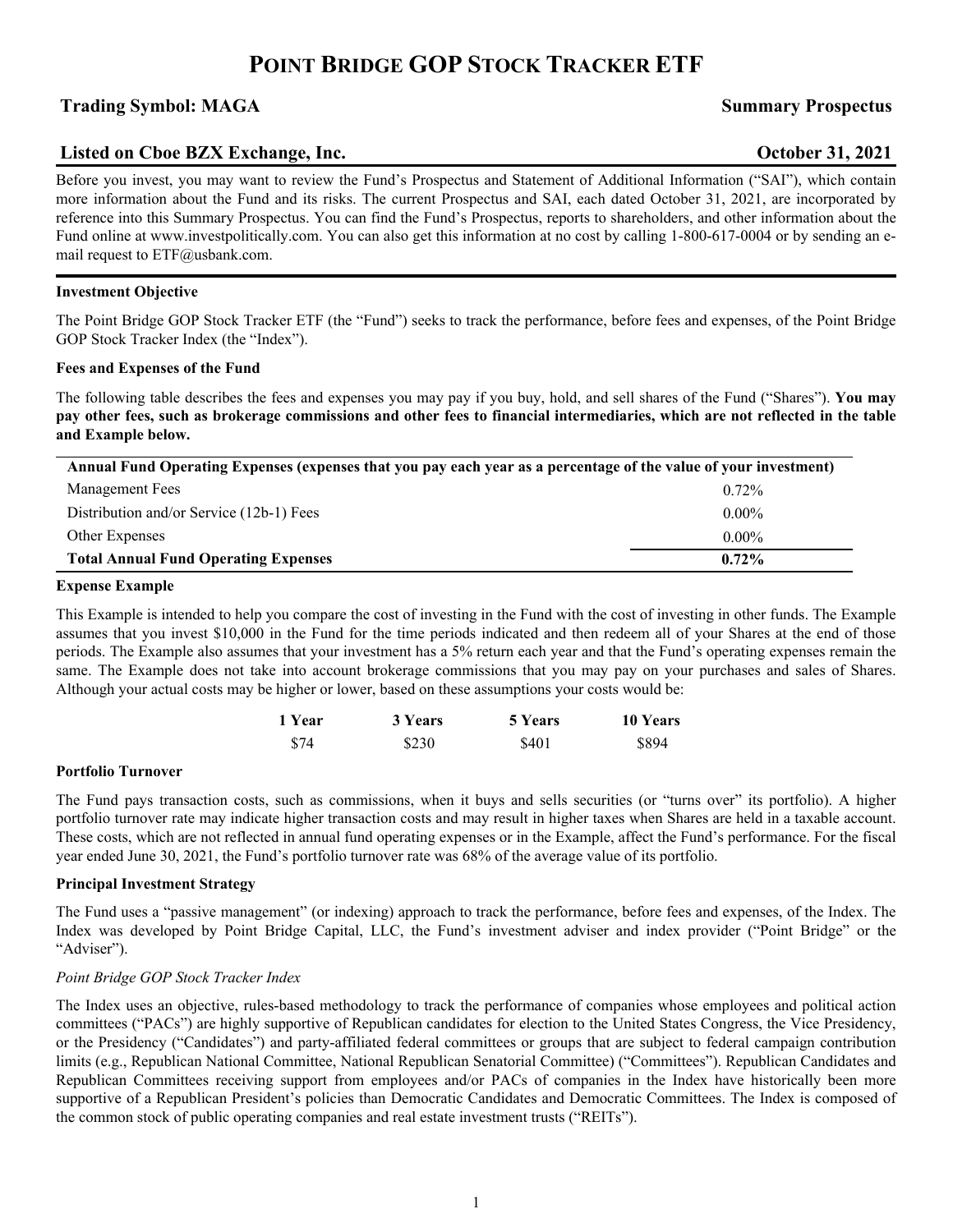Construction of the Index starts with an initial universe of the companies included in the S&P 500® Index. The universe is then screened using electoral campaign contribution data from the Federal Election Commission (the "FEC") to eliminate companies whose employees and PACs have made aggregate reported political contributions of less than \$25,000 across the two most recent election cycles. Each election cycle spans two full calendar years, and the most recent election cycle ended December 31, 2020. FEC data typically includes only information pertaining to contributions from contributors who have given more than \$200 to a campaign in an election cycle because smaller contributions are not required by U.S. campaign finance laws to be reported to the FEC.

Companies that satisfy the initial screening test are then ranked based on a proprietary screening process based primarily on the total net dollars and the net percentage of dollars given by a company's employees and/or PAC to Republican Candidates and Republican Committees versus Democratic Candidates and Democratic Committees. The top 150 companies (or fewer if necessary) based on such rankings are included in the Index at the time of each reconstitution of the Index.

The Index is equally weighted and rebalanced (i.e., weights are reset to equal-weighted, but no companies are added or deleted) quarterly after the close of trading on the 3<sup>rd</sup> Friday in each March, June, September, and December. The Index will be reconstituted (i.e., companies are added or deleted based on the Index rules and weights are reset to equal-weighted) after the close of trading on the 3<sup>rd</sup> Friday of each June following the completion of an election cycle. The Index was most recently reconstituted in June 2021, and the next scheduled reconstitution of the Index will take place in June 2023. Companies may also be added or removed from the Index upon their addition to or removal from the S&P 500 Index in accordance with the rules of the Index.

The Index was developed by the Adviser in 2017 in anticipation of the commencement of operations of the Fund.

### *The Fund's Investment Strategy*

The Fund attempts to invest all, or substantially all, of its assets in the component securities that make up the Index. Under normal circumstances, at least 80% of the Fund's total assets (exclusive of any collateral held from securities lending) will be invested in the component securities of the Index. The Adviser expects that, over time, the correlation between the Fund's performance and that of the Index, before fees and expenses, will be 95% or better.

The Fund will generally use a "replication" strategy to achieve its investment objective, meaning it generally will invest in all of the component securities of the Index in approximately the same proportion as in the Index. However, the Fund may use a "representative sampling" strategy, meaning it may invest in a sample of the securities in the Index whose risk, return and other characteristics closely resemble the risk, return and other characteristics of the Index as a whole, when the Fund's sub-adviser believes it is in the best interests of the Fund (e.g., when replicating the Index involves practical difficulties or substantial costs, an Index constituent becomes temporarily illiquid, unavailable, or less liquid, or as a result of legal restrictions or limitations that apply to the Fund but not to the Index).

The Fund may invest up to 20% of its total assets (exclusive of any collateral held from securities lending) in securities or other investments not included in the Index, but which the Fund's sub-adviser believes will help the Fund track the Index. For example, the Fund may invest in securities that are not components of the Index to reflect various corporate actions and other changes to the Index (such as reconstitutions, additions, and deletions).

To the extent the Index concentrates (i.e., holds more than 25% of its total assets) in the securities of a particular industry or group of related industries, the Fund will concentrate its investments to approximately the same extent as the Index.

#### **Principal Investment Risks**

The principal risks of investing in the Fund are summarized below. The principal risks are presented in alphabetical order to facilitate finding particular risks and comparing them with other funds. Each risk summarized below is considered a "principal risk" of investing in the Fund, regardless of the order in which it appears. As with any investment, there is a risk that you could lose all or a portion of your investment in the Fund. Some or all of these risks may adversely affect the Fund's net asset value per share ("NAV"), trading price, yield, total return and/or ability to meet its objectives. For more information about the risks of investing in the Fund, see the section in the Fund's Prospectus titled "Additional Information About the Fund."

**• Equity Market Risk.** The equity securities held in the Fund's portfolio may experience sudden, unpredictable drops in value or long periods of decline in value. This may occur because of factors that affect securities markets generally or factors affecting specific issuers, industries, or sectors in which the Fund invests. Common stocks are generally exposed to greater risk than other types of securities, such as preferred stock and debt obligations, because common stockholders generally have inferior rights to receive payment from issuers. In addition, local, regional or global events such as war, acts of terrorism, spread of infectious diseases or other public health issues, recessions, or other events could have a significant negative impact on the Fund and its investments. For example, the global pandemic caused by COVID-19, a novel coronavirus, and the aggressive responses taken by many governments, including closing borders, restricting international and domestic travel, and the imposition of prolonged quarantines or similar restrictions, has had negative impacts, and in many cases severe impacts, on markets worldwide. The COVID-19 pandemic has caused prolonged disruptions to the normal business operations of companies around the world and the impact of such disruptions is hard to predict. Such events may affect certain geographic regions, countries, sectors and industries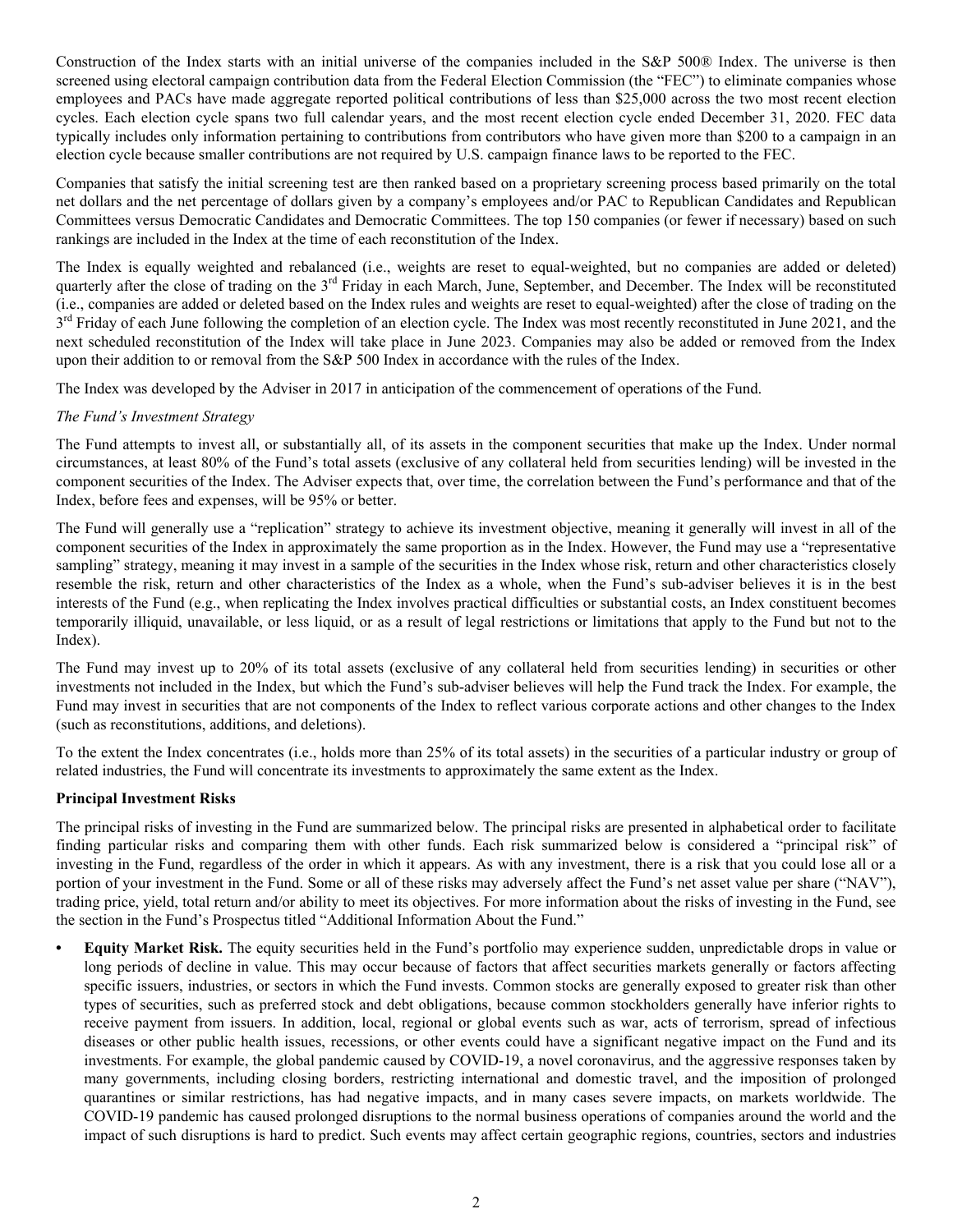more significantly than others. Such events could adversely affect the prices and liquidity of the Fund's portfolio securities or other instruments and could result in disruptions in the trading markets.

- **• ETF Risks.** The Fund is an ETF, and, as a result of an ETF's structure, it is exposed to the following risks:
	- *Authorized Participants, Market Makers, and Liquidity Providers Concentration Risk.* The Fund has a limited number of financial institutions that may act as Authorized Participants ("APs"). In addition, there may be a limited number of market makers and/or liquidity providers in the marketplace. To the extent either of the following events occur, Shares may trade at a material discount to NAV and possibly face delisting: (i) APs exit the business or otherwise become unable to process creation and/or redemption orders and no other APs step forward to perform these services, or (ii) market makers and/or liquidity providers exit the business or significantly reduce their business activities and no other entities step forward to perform their functions.
- *Costs of Buying or Selling Shares.* Due to the costs of buying or selling Shares, including brokerage commissions imposed by brokers and bid-ask spreads, frequent trading of Shares may significantly reduce investment results and an investment in Shares may not be advisable for investors who anticipate regularly making small investments.
- *Shares May Trade at Prices Other Than NAV.* As with all ETFs, Shares may be bought and sold in the secondary market at market prices. Although it is expected that the market price of Shares will approximate the Fund's NAV, there may be times when the market price of Shares is more than the NAV intra-day (premium) or less than the NAV intra-day (discount) due to supply and demand of Shares or during periods of market volatility. This risk is heightened in times of market volatility, periods of steep market declines, and periods when there is limited trading activity for Shares in the secondary market, in which case such premiums or discounts may be significant.
- *Trading*. Although Shares are listed for trading on Cboe BZX Exchange, Inc. (the "Exchange") and may be traded on U.S. exchanges other than the Exchange, there can be no assurance that Shares will trade with any volume, or at all, on any stock exchange. In stressed market conditions, the liquidity of Shares may begin to mirror the liquidity of the Fund's underlying portfolio holdings, which can be significantly less liquid than Shares, and this could lead to differences between the market price of the Shares and the underlying value of those Shares.
- **Mid-Cap Companies Risk.** The Fund may invest in the securities of mid-capitalization companies. As a result, the Fund may be more volatile than funds that invest in larger, more established companies. The securities of mid-capitalization companies generally trade in lower volumes and are subject to greater and more unpredictable price changes than larger capitalization stocks or the stock market as a whole. Mid-capitalization companies may be particularly sensitive to changes in interest rates, government regulation, borrowing costs, and earnings.
- **• Models and Data Risk**. The composition of the Index is heavily dependent on proprietary quantitative models as well as information and data supplied by third parties ("Models and Data"). In particular, the Index is dependent on the accuracy and completeness of campaign contribution data reported to and by the FEC. When Models and Data prove to be incorrect or incomplete, any decisions made in reliance thereon may lead to the inclusion or exclusion of securities from the Index universe that would have been excluded or included had the Models and Data been correct and complete. If the composition of the Index reflects such errors, the Fund's portfolio can be expected to reflect the errors, too.
- **Non-Financial Factors Risk**. Because the methodology of the Index selects securities of issuers for non-financial reasons, the Fund may underperform the broader equity market or other funds that do not utilize similar criteria when selecting investments.
- Passive Investment Risk. The Fund is not actively managed, and its sub-adviser would not sell shares of an equity security due to current or projected underperformance of a security, industry, or sector, unless that security is removed from the Index or the selling of shares of that security is otherwise required upon a reconstitution or rebalancing of the Index in accordance with the Index methodology.
- **REIT Investment Risk.** Investments in REITs involve unique risks. REITs may have limited financial resources, may trade less frequently and in limited volume, and may be more volatile than other securities. REITs may be affected by changes in the value of their underlying properties or mortgages or by defaults by their borrowers or tenants. Furthermore, these entities depend upon specialized management skills, have limited diversification and are, therefore, subject to risks inherent in financing a limited number of projects. In addition, the performance of a REIT may be affected by changes in the tax laws or by its failure to qualify for tax-free pass-through of income.
	- **Sector Risk.** To the extent the Fund invests more heavily in particular sectors of the economy, its performance will be especially sensitive to developments that significantly affect those sectors.
		- *Consumer Sectors Risk.* The success of consumer product manufacturers and retailers is tied closely to the performance of domestic and international economies, interest rates, exchange rates, competition, consumer confidence, changes in demographics and consumer preferences. Companies in the consumer staples sector, such as companies that produce or sell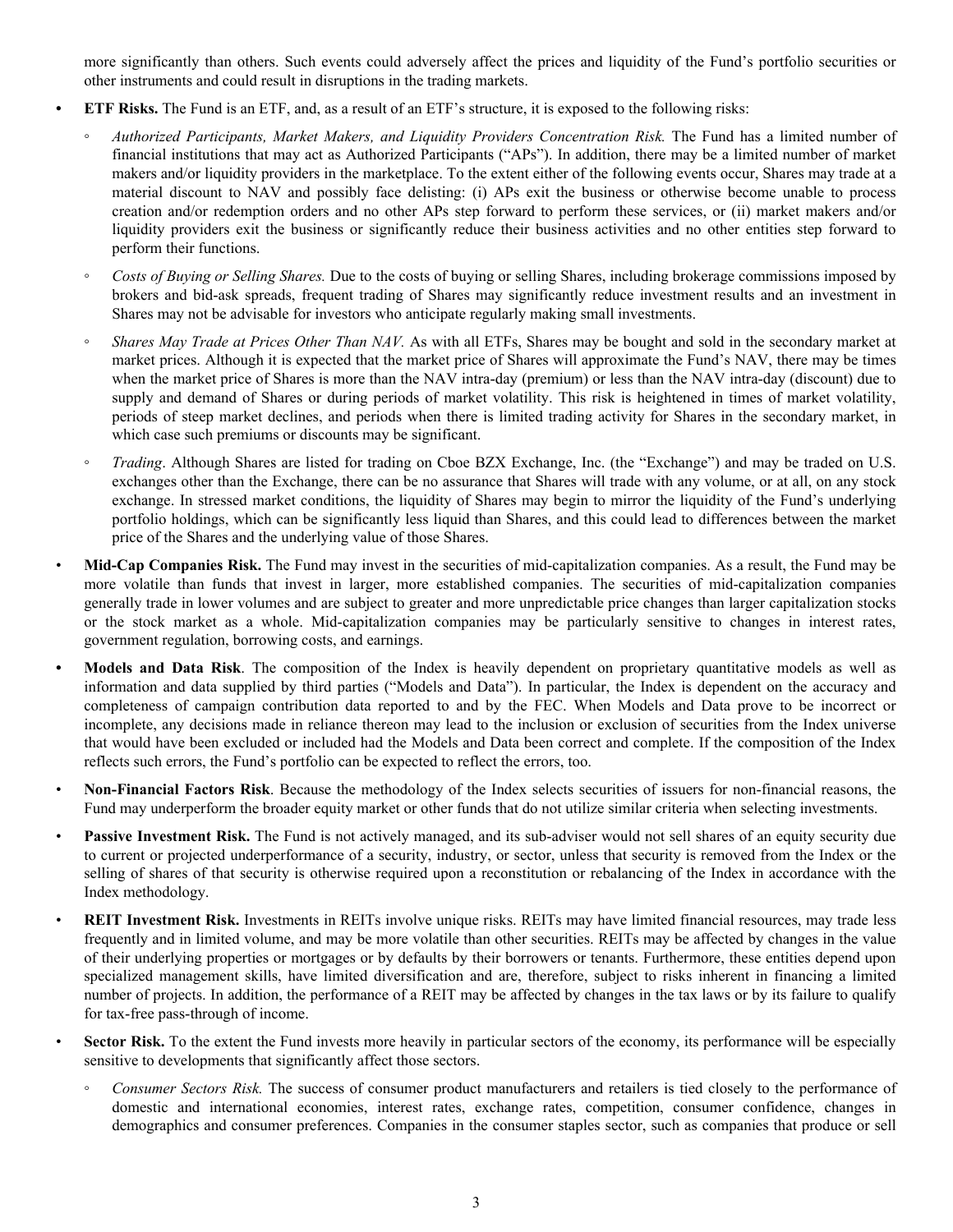food, beverage, and drug retail or other household items, may be adversely impacted by changes in global and economic conditions, rising energy prices, and changes in the supply or price of commodities. Companies in the consumer discretionary sector, such as automobile, textile, retail, and media companies, depend heavily on disposable household income and consumer spending, and may be strongly affected by social trends and marketing campaigns. These companies may be subject to severe competition, which may have an adverse impact on their profitability.

- *Energy Sector Risk.* The energy sector is comprised of energy, industrial, infrastructure, and logistics companies, and will therefore be susceptible to adverse economic, environmental, business, regulatory, or other occurrences affecting that sector. The energy sector has historically experienced substantial price volatility. At times, the performance of these investments may lag the performance of other sectors or the market as a whole. Companies operating in the energy sector are subject to specific risks, including, among others, fluctuations in commodity prices; reduced consumer demand for commodities such as oil, natural gas, or petroleum products; reduced availability of natural gas or other commodities for transporting, processing, storing, or delivering; slowdowns in new construction; extreme weather or other natural disasters; and threats of attack by terrorists on energy assets. Additionally, energy sector companies are subject to substantial government regulation and changes in the regulatory environment for energy companies may adversely impact their profitability. Over time, depletion of natural gas reserves and other energy reserves may also affect the profitability of energy companies.
- **◦** *Materials Sector Risk.* Companies in the materials sector may be adversely impacted by the volatility of commodity prices, changes in exchange rates, depletion of resources, over-production, litigation and changes in government regulations, among other factors.
- *Industrial Sector Risk.* The industrial sector can be significantly affected by, among other things, worldwide economic growth, supply and demand for specific products and services, rapid technological developments, international political and economic developments, environmental issues, tariffs and trade barriers, and tax and governmental regulatory policies. As the demand for, or prices of, industrials increase, the value of the Fund's investments generally would be expected to also increase. Conversely, declines in the demand for, or prices of, industrials generally would be expected to contribute to declines in the value of such securities. Such declines may occur quickly and without warning and may negatively impact the value of the Fund and your investment.
- **Tracking Error Risk.** As with all index funds, the performance of the Fund and the Index may differ from each other for a variety of reasons. For example, the Fund incurs operating expenses and portfolio transaction costs not incurred by the Index. In addition, the Fund may not be fully invested in the securities of the Index at all times or may hold securities not included in the Index.

#### **Performance**

The following performance information indicates some of the risks of investing in the Fund. The bar chart shows the Fund's performance for calendar years ended December 31. The table illustrates how the Fund's average annual returns for the 1-year and since inception periods compare with those of a broad measure of market performance and the Index. The Fund's past performance, before and after taxes, does not necessarily indicate how it will perform in the future. Updated performance information is available on the Fund's website at www.investpolitically.com.



#### **Calendar Year Returns**